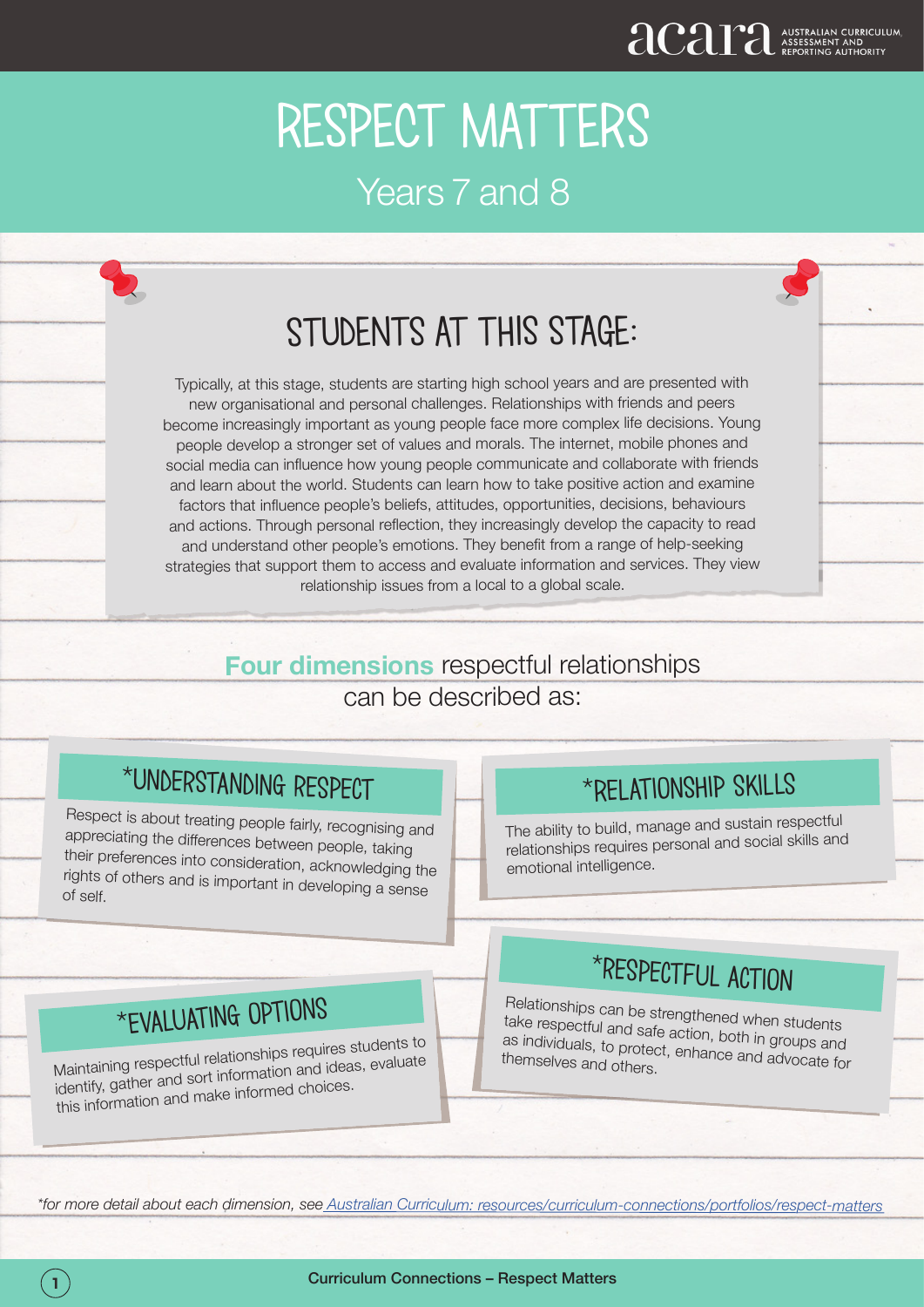# RESPECT MATTERS

## Years 7 and 8

### understanding respect

#### civics and citizenship

How Australia is a secular nation and a multi-faith society with a Christian heritage [ACHCK051]

How groups, such as religious and cultural groups, express their particular identities; and how this influences their perceptions of others and vice versa [ACHCK053]

The values and beliefs of religions practised in contemporary Australia, including Christianity [ACHCK065]

Different perspectives about Australia's national identity, including Aboriginal and Torres Strait Islander perspectives, and what it means to be Australian [ACHCK066]

How national identity can shape a sense of belonging in Australia's multicultural society [ACHCK067]

### GEOGRAPHY

Spiritual, aesthetic and cultural value of landscapes and landforms for people, including Aboriginal and Torres Strait Islander Peoples [ACHGK049]

#### economics and business

The rights and responsibilities of consumers and businesses in Australia in terms of financial and economic decision-making [ACHEK029]

#### Health and physical education

Investigate the impact of transition and change on identities [ACPPS070 ]

Investigate the benefits to individuals and communities of valuing diversity and promoting inclusivity [ACPPS079]

#### intercultural understanding

#### Interacting and empathising with others

Explore ways that culture shapes the use of language in a wide range of contexts

Assess diverse perspectives and the assumptions on which they are based

Imagine and describe the feelings and motivations of people in challenging situations

Recognising culture and developing respect Understand the importance of maintaining and celebrating cultural traditions for the development of personal, group and national identities

#### personal and social capability

#### Self awareness

Examine influences on and consequences of their emotional responses in learning, social and work related contexts

Make a realistic assessment of their abilities and achievements, and prioritise areas for improvement

#### Social awareness

Acknowledge the values, opinions and attitudes of different groups within society and compare to their own points of view

#### ethical understanding

Reasoning in decision making and actions Investigate scenarios that highlight ways that personal dispositions and actions can affect consequences

Exploring values, rights and responsibilities Draw conclusions from a range of points of view associated with challenging ethical dilemmas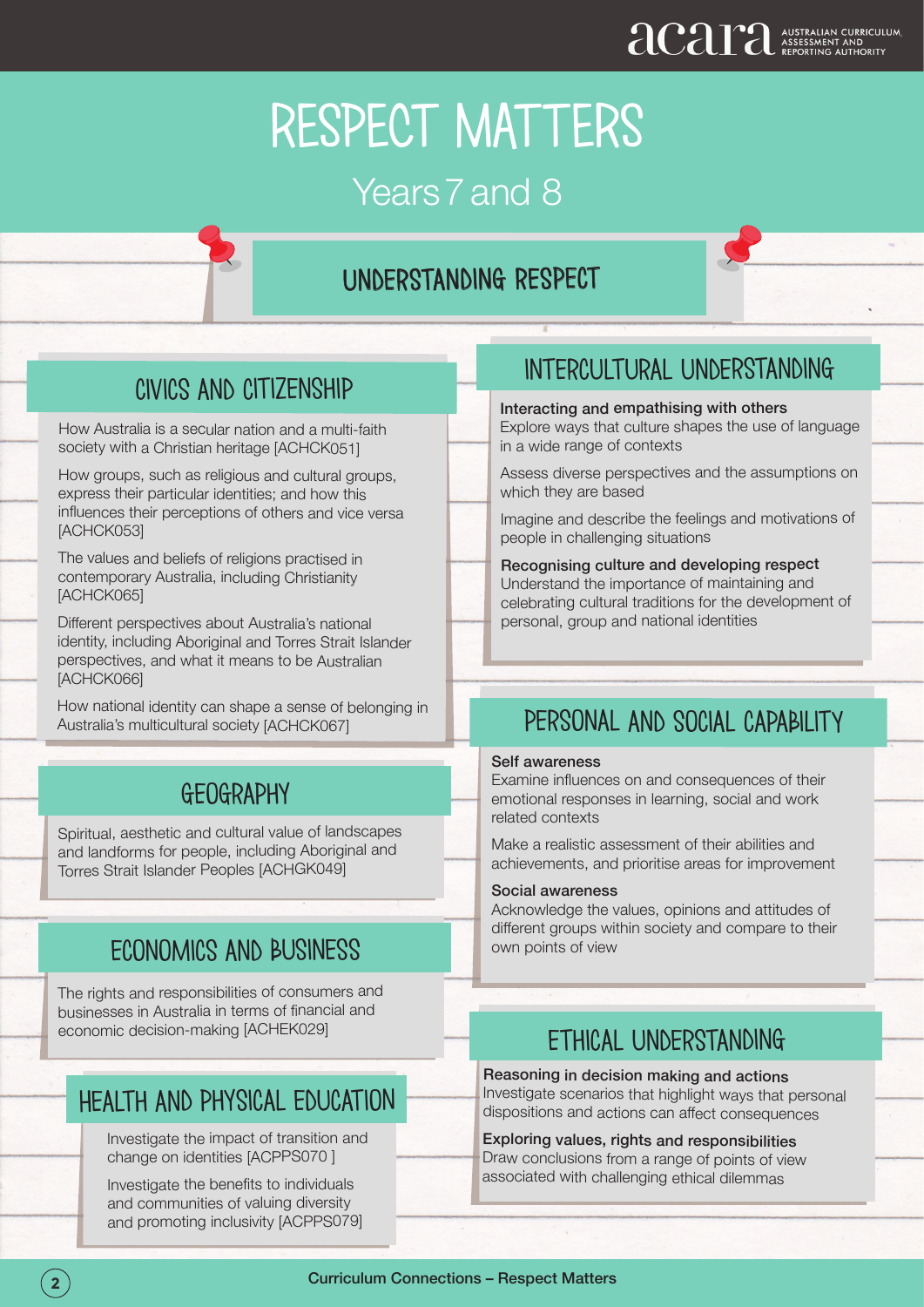# RESPECT MATTERS

## Years 7 and 8

### understanding respect... continued

### **ENGLISH**

Understand the way language evolves to reflect a changing world, particularly in response to the use of new technology for presenting texts and communicating [ACELA1528]

Understand how accents, styles of speech and idioms express and create personal and social identities [ACELA1529]

Identify and explore ideas and viewpoints about events, issues and characters represented in texts drawn from different historical, social and cultural contexts [ACELT1619]

Understand how conventions of speech adopted by communities influence the identities of people in those communities [ACELA1541]

Explore the ways that ideas and viewpoints in literary texts drawn from different historical, social and cultural contexts may reflect or challenge the values of individuals and groups [ACELT1626]

Explore the interconnectedness of Country/Place, People, Identity and Culture in texts including those by Aboriginal and Torres Strait Islander authors [ACELT1806]

Understand and explain how combinations of words and images in texts are used to represent particular groups in society, and how texts position readers in relation to those groups [ACELT1628]

### **HISTORY**

Significant beliefs, values and practices of the [ancient Egyptians, ancient Romans, Indian or Chinese society] with a particular emphasis on ONE of the following areas: everyday life, warfare, or death and funerary customs [ACDSEH033, ACDSEH039, ACDSEH041, ACDSEH045]

Roles of key groups in [Athenian and/or Spartan society, Roman, Indian or Chinese] society, including the influence of law and religion [ACDSEH035, ACDSEH038, ACDSEH044]

The emergence of ideas about the world and the place of people in it by the end of the period (such as the Renaissance, the Scientific Revolution and the Enlightenment) [ACOKFH010]

Living conditions and religious beliefs in the 14th century, including life expectancy, medical knowledge and beliefs about the power of God [ACDSEH015]

## ASIA AND AUSTRALIA'S<br>ENGAGEMENT WITH ASIA

The peoples and countries of Asia are diverse in ethnic background, traditions, cultures, belief systems and religions.

The peoples and countries of Asia have contributed and continue to contribute to world history and human endeavour.

Australia is part of the Asia region and our histories from ancient times to the present are linked.

### Aboriginal and torres strait islander histories and cultures

I

Aboriginal and Torres Strait Islander Peoples' ways of life are uniquely expressed through ways of being, knowing, thinking and doing.

Australia has two distinct Indigenous groups: Aboriginal Peoples and Torres Strait Islander Peoples, and within those groups there is significant diversity.

Ļ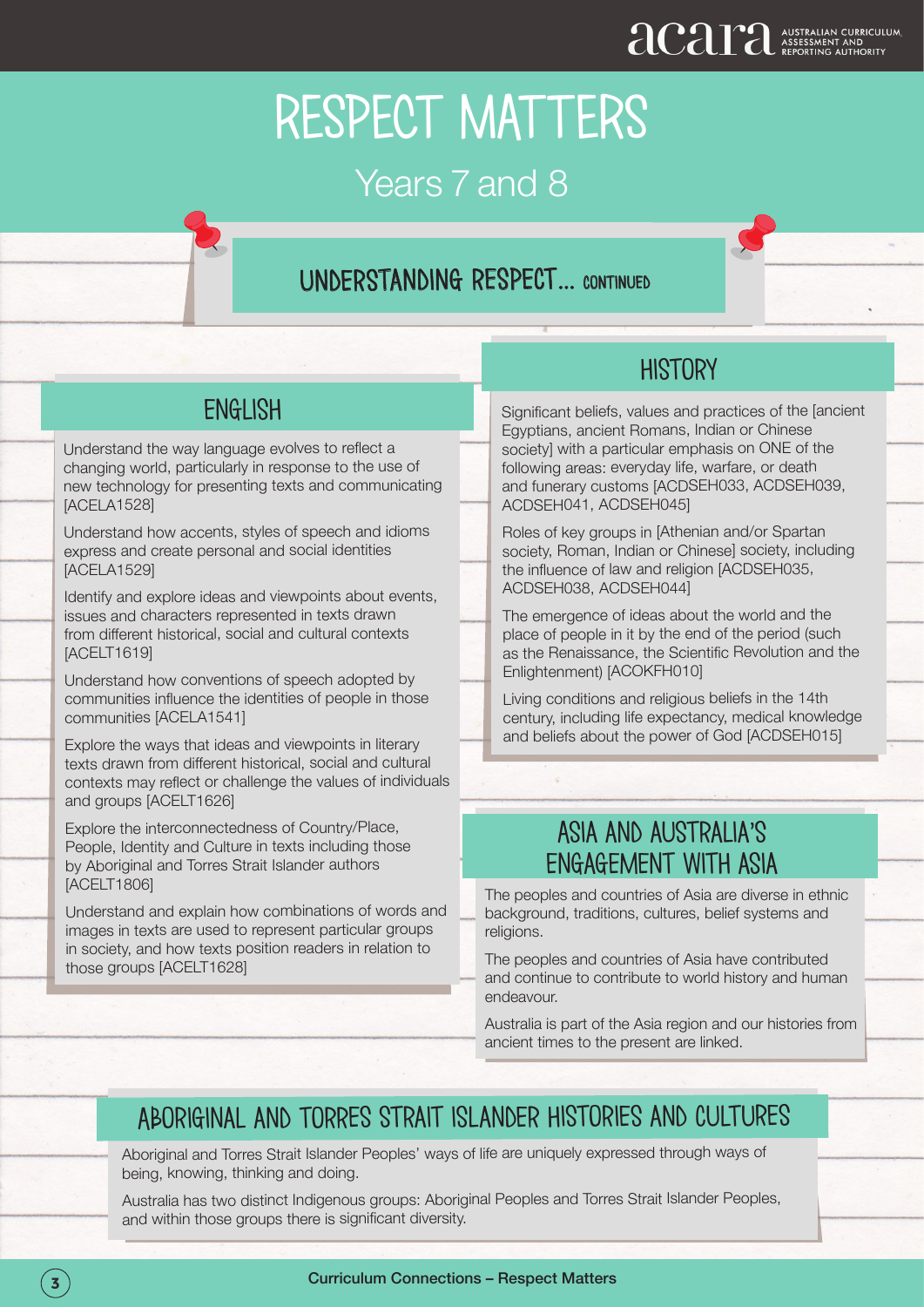#### relationship skills

## ECONOMICS AND BUSINESS Self management

The ways consumers and producers interact and respond to each other in the market [ACHEK017]

Why individuals work, types of work and how people derive an income [ACHEK020]

#### **GEOGRAPHY**

The influence of social connectedness and community identity on the liveability of place [ACHGK046]

#### personal and social capability

Forecast the consequences of expressing emotions inappropriately and devise measures to regulate behaviour

#### Social awareness

Identify indicators of possible problems in relationships in a range of social and work related situations

#### Social management

Analyse enablers of and barriers to effective verbal, nonverbal and digital communication

Assess the extent to which individual roles and responsibilities enhance group cohesion and the achievement of personal and group objectives

#### ict capability

#### Applying social and ethical protocols and practices when using ICT

Identify and value the rights to identity, privacy and emotional safety for themselves and others when using ICT and apply generally accepted social protocols when using ICT to collaborate with local and global communities

#### intercultural understanding

#### Interacting and empathising with others

Assess diverse perspectives and the assumptions on which they are based

Imagine and describe the feelings and motivations of people in challenging situations

### Asia and australia's engagement with asia

Collaboration and engagement with the peoples of Asia support effective regional and global citizenship.



l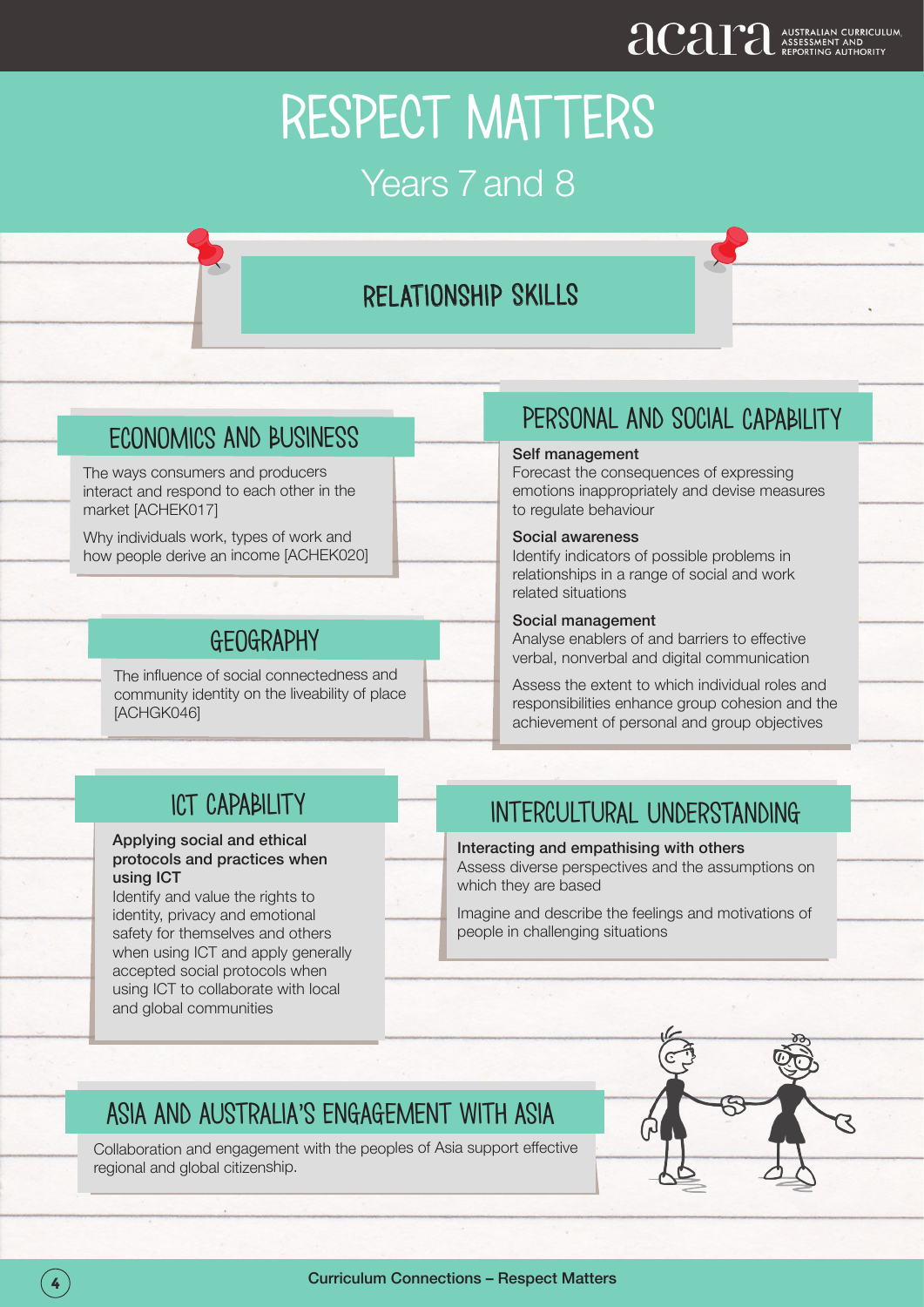### relationship skills ... continued



#### **ENGLISH**

Use interaction skills when discussing and presenting ideas and information, selecting body language, voice qualities and other elements, (for example music and sound) to add interest and meaning [ACELY1804]

Understand how conventions of speech adopted by communities influence the identities of people in those communities [ACELA1541]

Use interaction skills for identified purposes, using voice and language conventions to suit different situations, selecting vocabulary, modulating voice and using elements such as music, images and sound for specific effects [ACELY1808]

l<br>I

#### Health and physical education

Investigate the benefits of relationships and examine their impact on their own and others' health and wellbeing [ACPPS074]

Analyse factors that influence emotions , and develop strategies to demonstrate empathy and sensitivity [ACPPS075]

Practise and apply personal and social skills when undertaking a range of roles in physical activities [ACPMP086]



#### aboriginal and torres strait islander histories and cultures

Aboriginal and Torres Strait Islander Peoples' family and kinship structures are strong and sophisticated.

Aboriginal and Torres Strait Islander communities maintain a special connection to and responsibility for Country/Place.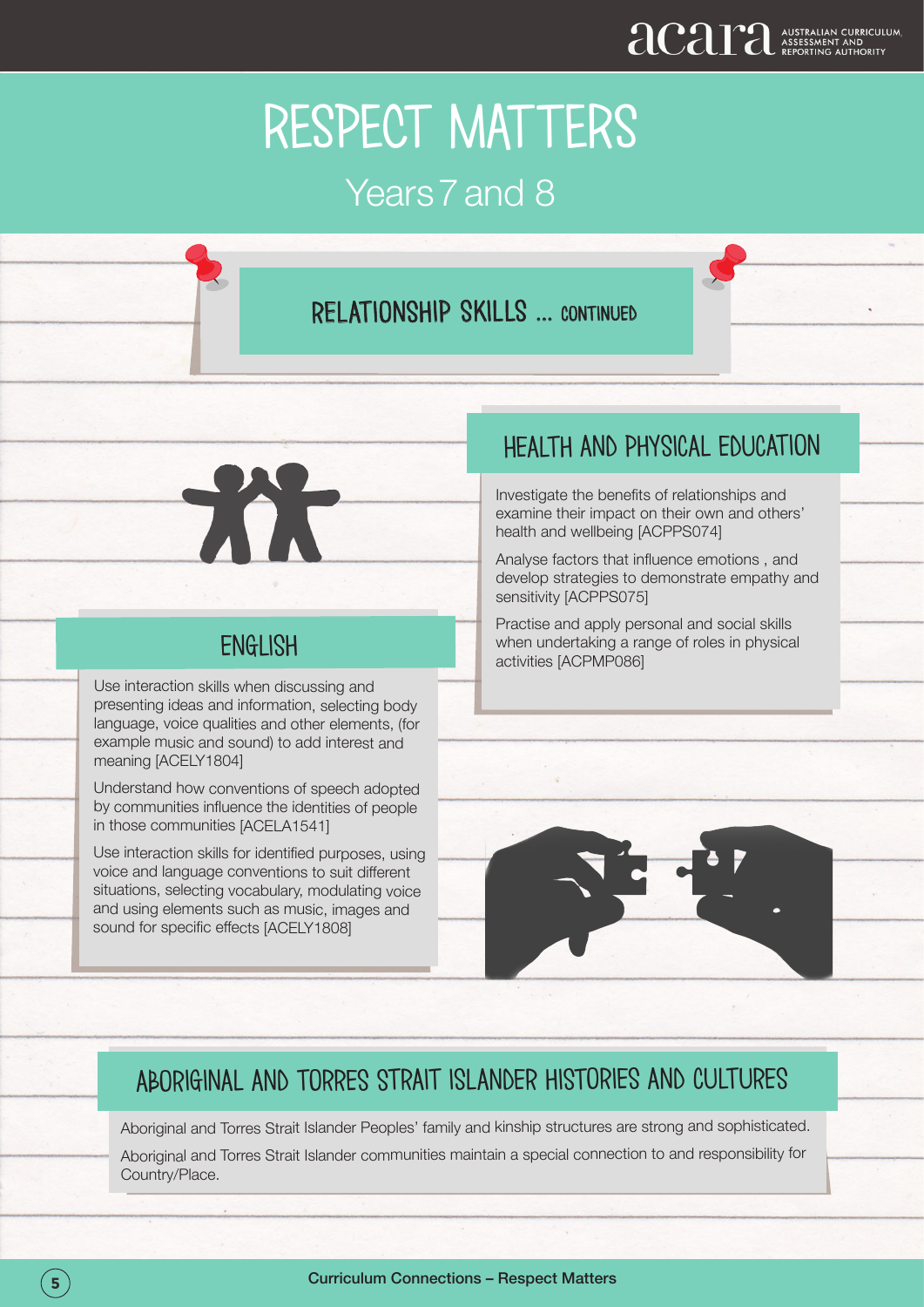### evaluating options

#### critical and creative thinking

#### Inquiring – identifying, exploring, and organising information and ideas

Clarify information and ideas from texts or images when exploring challenging issues

Critically analyse information and evidence according to criteria such as validity and relevance

#### Analysing, synthesising and evaluating reasoning and procedures

Explain intentions and justify ideas, methods and courses of action, and account for expected and unexpected outcomes against criteria they have identified

#### design and technologies

Investigate the ways in which products, services and environments evolve locally, regionally and globally and how competing factors including social, ethical and sustainability considerations are prioritised in the development of technologies and designed solutions for preferred futures [ACTDEK029]

#### health and physical education

Evaluate strategies to manage personal, physical and social changes that occur as they grow older [ACPPS071]

Investigate and select strategies to promote health, safety and wellbeing [ACPPS073]

Evaluate health information and communicate their own and others' health concerns [ACPPS076]

#### ethical understanding

Reasoning in decision making and actions Analyse inconsistencies in personal reasoning and societal ethical decision making

Investigate scenarios that highlight ways that personal dispositions and actions can affect consequences

Analyse perceptions of occurrences and possible ethical response in challenging scenarios

#### personal and social capability

#### Social management

Assess individual and group decision making processes in challenging situations

#### Self awareness

Predict the outcomes of personal and academic challenges by drawing on previous problem solving and decision making strategies and feedback from peers and teachers

#### digital technologies

Acquire data from a range of sources and evaluate authenticity, accuracy and timeliness [ACTDIP025]

Define and decompose real-world problems taking into account functional requirements and economic, environmental, social, technical and usability constraints [ACTDIP027]

Evaluate how student solutions and existing information systems meet needs, are innovative, and take account of future risks and sustainability [ACTDIP031]

Develop techniques for acquiring, storing and validating quantitative and qualitative data from a range of sources, considering privacy and security requirements [ACTDIP036]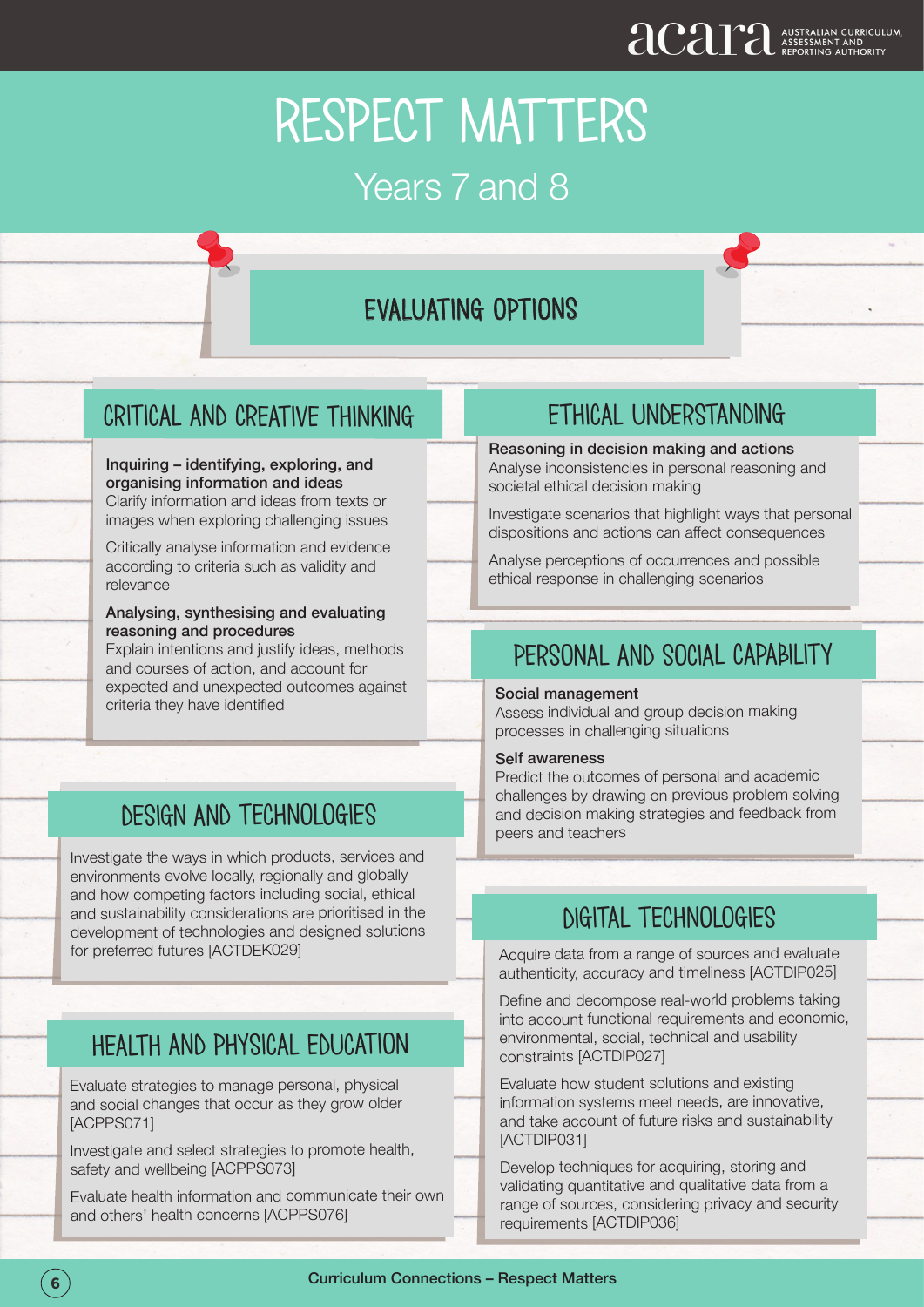## evaluating options ... continued

I

Ļ

#### j Asia and australia's engagement with asia

Civics and Citizenship

from a range of sources in relation to civics and citizenship topics and issues [ACHCS056, ACHCS070]

Present evidence-based civics and citizenship arguments using subjectspecific language [ACHCS059, ACHCS073]

Reflect on their role as a citizen in Australia's democracy [ACHCS060, ACHCS074]

The freedoms that enable active participation in Australia's democracy within the bounds of law, including freedom of speech, association, assembly, religion and movement [ACHCK061]

The types of law in Australia, including criminal law and civil law, and the place of Aboriginal and Torres Strait Islander customary law [ACHCK064]

Australia is part of the Asia region and our histories from ancient times to the present are linked.

Australians play a significant role in social, cultural, political Critically analyse information and ideas **Critically analyse information and ideas** Australians play a significant role in social, culture from a reproduction to and economic developments in the Asia region.

#### **ENGLISH**

Recognise and explain differing viewpoints about the world, cultures, individual people and concerns represented in texts [ACELT1807]

Interpret the stated and implied meanings in spoken texts, and use evidence to support or challenge different perspectives [ACELY1730]

#### **GEOGRAPHY**

Factors that influence the decisions people make about where to live and their perceptions of the liveability of places [ACHGK043]

#### Aboriginal and torres strait islander histories and cultures

 Aboriginal and Torres Strait Islander Peoples have holistic belief systems and are spiritually and intellectually connected to the land, sea, sky and waterways.

#### **HISTORY**

Identify and locate relevant sources, using ICT and other methods [ACHHS208, ACHHS151]

Draw conclusions about the usefulness of sources [ACHHS211, ACHHS154]

Identify and describe points of view, attitudes and values in primary and secondary sources [ACHHS212, ACHHS155]

I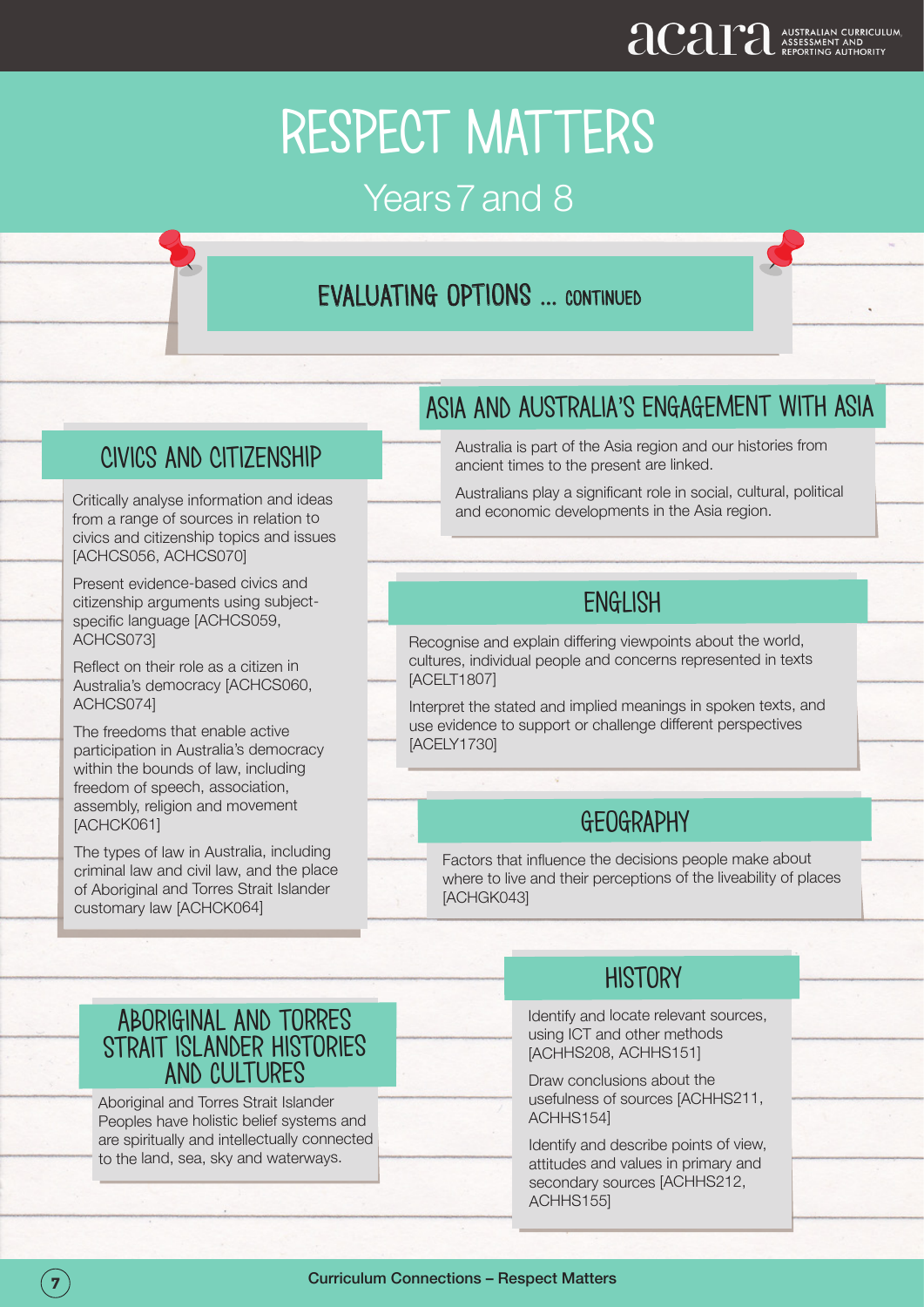### respectful action

#### Intercultural understanding

Reflecting on intercultural experiences and taking responsibility Identify and challenge stereotypes and prejudices in the representation of group, national and regional identities

Identify and address challenging issues in ways that respect cultural diversity and the right of all to be heard

#### Personal and social capability

#### Social awareness

Analyse personal and social roles and responsibilities in planning and implementing ways of contributing to their communities

#### Social management

Assess the appropriateness of various conflict resolution strategies in a range of social and work-related situations

#### **GEOGRAPHY**

Strategies used to enhance the liveability of places, especially for young people, including examples from Australia and Europe [ACHGK047]

Management and planning of Australia's urban future [ACHGK059]

#### ict capability

#### Applying social and ethical protocols and practices when using ICT

Identify and value the rights to identity, privacy and emotional safety for themselves and others when using ICT and apply generally accepted social protocols when using ICT to collaborate with local and global communities

#### Civics and Citizenship

How Australia's legal system aims to provide justice, including through the rule of law, presumption of innocence, burden of proof, right to a fair trial and right to legal representation [ACHCK050]

How values, including freedom, respect, inclusion, civility, responsibility, compassion, equality and a 'fair go', can promote cohesion within Australian society [ACHCK052]

Appreciate multiple perspectives and use strategies to mediate differences [ACHCS057]

Use democratic processes to reach consensus on a course of action relating to a civics or citizenship issue and plan for that action [ACHCS058, ACHCS072]

How citizens can participate in Australia's democracy, including use of the electoral system, contact with their elected representatives, use of lobby groups, and direct action [ACHCK062]

Appreciate multiple perspectives and use strategies to mediate differences [ACHCS071]